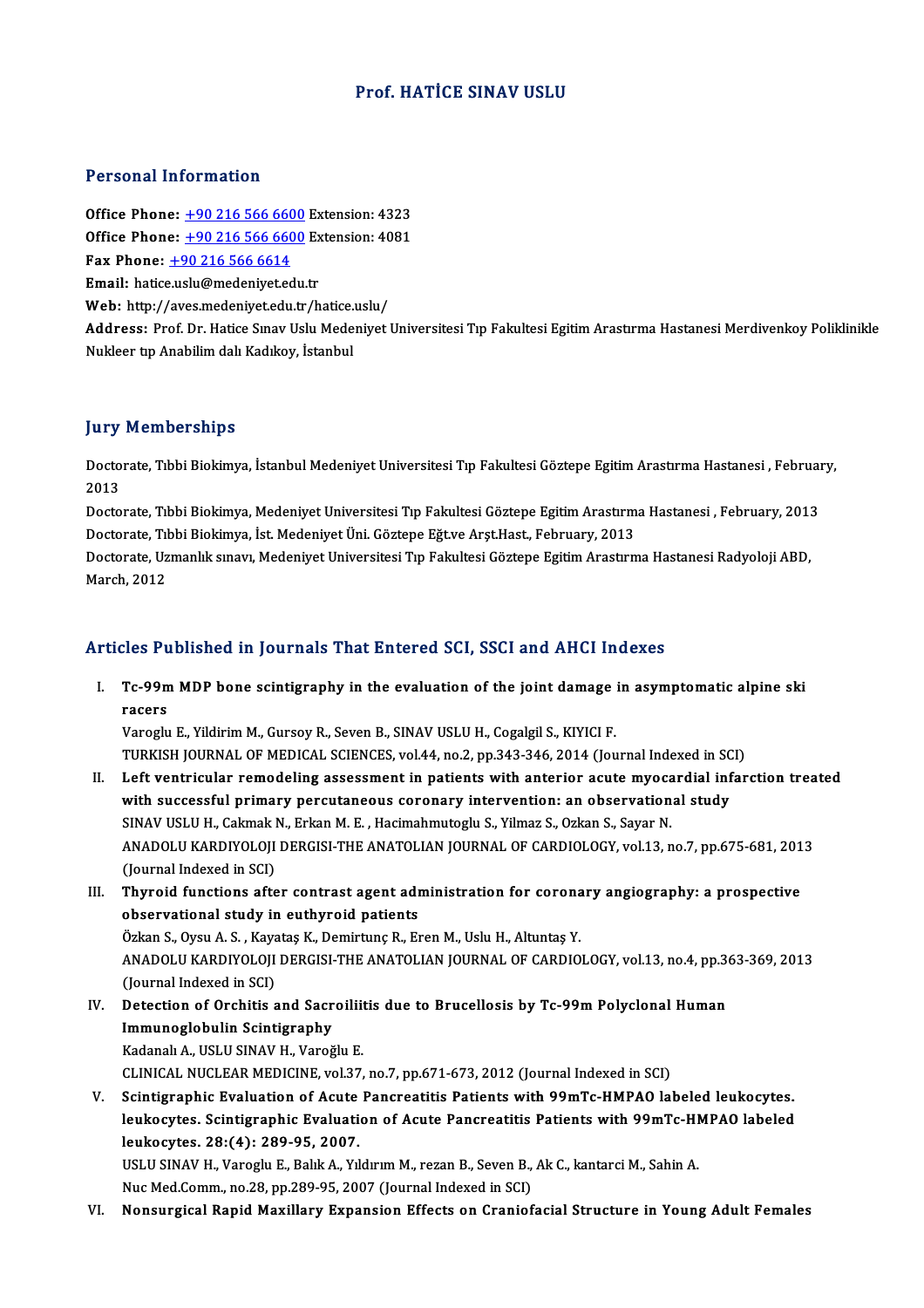|        | <b>Studied with Bone Scintigraphy</b>                                                              |
|--------|----------------------------------------------------------------------------------------------------|
|        | Baydas B., Yavuz I., USLU SINAV H., Dagsuyu I. M., ceylan 1.                                       |
|        | AngleOrthod., no.76, pp.759-67, 2006 (Journal Indexed in SCI)                                      |
| VII.   | Bone mineral density in malnourished children without rachitic manifestations                      |
|        | Alp H., Orbak Z., Kermen T., USLU SINAV H.                                                         |
|        | PEDIATRICS INTERNATIONAL, vol.48, no.2, pp.128-131, 2006 (Journal Indexed in SCI)                  |
| VIII.  | Tc-99m- HMPAO Labeled Leukocyte Scintigraphy In the diagnosis of pelvic inflammatory disease.      |
|        | USLU SINAV H., Varoglu E., Kadanalı S., Yıldırım M., Bayraktar R., Kadanalı A.                     |
|        | Nuc Med Comm., no.27, pp.179-183, 2006 (Journal Indexed in SCI)                                    |
| IX.    | 99mTc-labeled Red Blood Cell SPECT for Diagnosis and Follow up of Juvenile Nasopharyngeal          |
|        | Angiofibroma.                                                                                      |
|        | Uslu C., Yildirim M., USLU SINAV H., Sütbeyaz y., Varoglu E., Seven B., Yildirim U., kantarci M.   |
|        | Nuc Med.Comm., no.27, pp.489-494, 2006 (Journal Indexed in SCI)                                    |
| X.     | Bilateral choanal atresia; evaluation with scintigraphy: Case report                               |
|        | USLU SINAV H., Uslu C., Varoglu E., Karasen M., Yıldırım M., oysu C.                               |
|        | INTERNATIONAL JOURNAL OF PEDIATRIC OTORHINOLARYNGOLOGY, vol.70, no.1, pp.171-173, 2006 (Journal    |
|        | Indexed in SCI)                                                                                    |
| XI.    | Effects of septoplasty and septal deviation on nasal mucociliary clearance.                        |
|        | USLU SINAV H., Uslu C., Varoglu E., Demirci M., Seven B.                                           |
|        | Int J Clin Pract., no.58, pp.1108-0, 2004 (Journal Indexed in SCI)                                 |
| XII.   | Incidental detection of atelectasis on Tc-99m MDP bone scans.                                      |
|        | Yildirim M., Varoglu E., USLU SINAV H., Ak C., kantarci M., Sahin A.                               |
|        | Clin Nucl Med., no.29, pp.70-1, 2004 (Journal Indexed in SCI)                                      |
| XIII.  | Bone scintigraphy in cleidocranial dysplasia.                                                      |
|        | Yıldırım M., Ersoz M., Alper F., Seven B., USLU SINAV H., Tozoglu S., Varoglu E., Oktay H.         |
|        | Clin Nucl Med., no.29, pp.65-7, 2004 (Journal Indexed in SCI Expanded)                             |
| XIV.   | Radioiodine pooling in dilated greater saphenous vein mimicking contamination                      |
|        | Varoğlu E., Yıldırım M., Bayrakdar R., Kantarci A., USLU SINAV H.                                  |
|        | CLINICAL NUCLEAR MEDICINE, vol.28, no.10, pp.866-868, 2003 (Journal Indexed in SCI)                |
| XV.    | Compensatory hypertrophy of the left liver lobe confused with abdominal infection on Tc-99m        |
|        | HMPAO leukocyte imaging                                                                            |
|        | Yıldırım M., Varoglu E., Onbas O., Eren S., Derya Onuk M., USLU SINAV H.                           |
|        | CLINICAL NUCLEAR MEDICINE, vol.28, no.5, pp.445-446, 2003 (Journal Indexed in SCI)                 |
| XVI.   | Effects of eradication therapy on gastric emptying in patients with Helicobacter pylori-positive   |
|        | duodenal ulcers                                                                                    |
|        | Onuk M. D., USLU SINAV H., Varoğlu E.                                                              |
|        | JOURNAL OF INTERNATIONAL MEDICAL RESEARCH, vol.29, no.3, pp.178-180, 2001 (Journal Indexed in SCI) |
| XVII.  | Serebral İnfakta Bağlı Afazi Gelişen Hastalarda Tc-99m HMPAO Beyin SPECT. Brain Spect in Patients  |
|        | with Aphasia Due To Cerebral Infarkt.                                                              |
|        | deniz o., Çayköylü A., varoglu E., değirmenci S., USLU SINAV H., yıldırım M., Güzelcik M.          |
|        | Geriatri, vol.4, no.3, pp.95-99, 2001 (Journal Indexed in SCI)                                     |
| XVIII. | Relationship Between Phychopathology and Regional Cerebral Blood Flow Detected by                  |
|        | Schizophrenic Symptoms.                                                                            |
|        | Aydın N., Varoglu E., Aydın M., USLU SINAV H., Çayköylü.                                           |
|        | Turkish Journal of Medical Sciences, no.31, pp.533-537, 2001 (Journal Indexed in SCI Expanded)     |
| XIX.   | Evaluation of active and passive transport mechanisms in genital tracts of IUD bearing women with  |
|        | radionuclide hysterosalpingo scintigraphy.                                                         |
|        | Kadanalı S., Varoğlu E., Kömeç D., USLU SINAV H.                                                   |
|        | Contraception, no.63, pp.41-5, 2001 (Journal Indexed in SCI)                                       |
| XX.    | Is the cortical blindness due to diaschisis?                                                       |
|        | Deniz O., Varoğlu E., Degirmenci S., Yılmaz M., USLU SINAV H.                                      |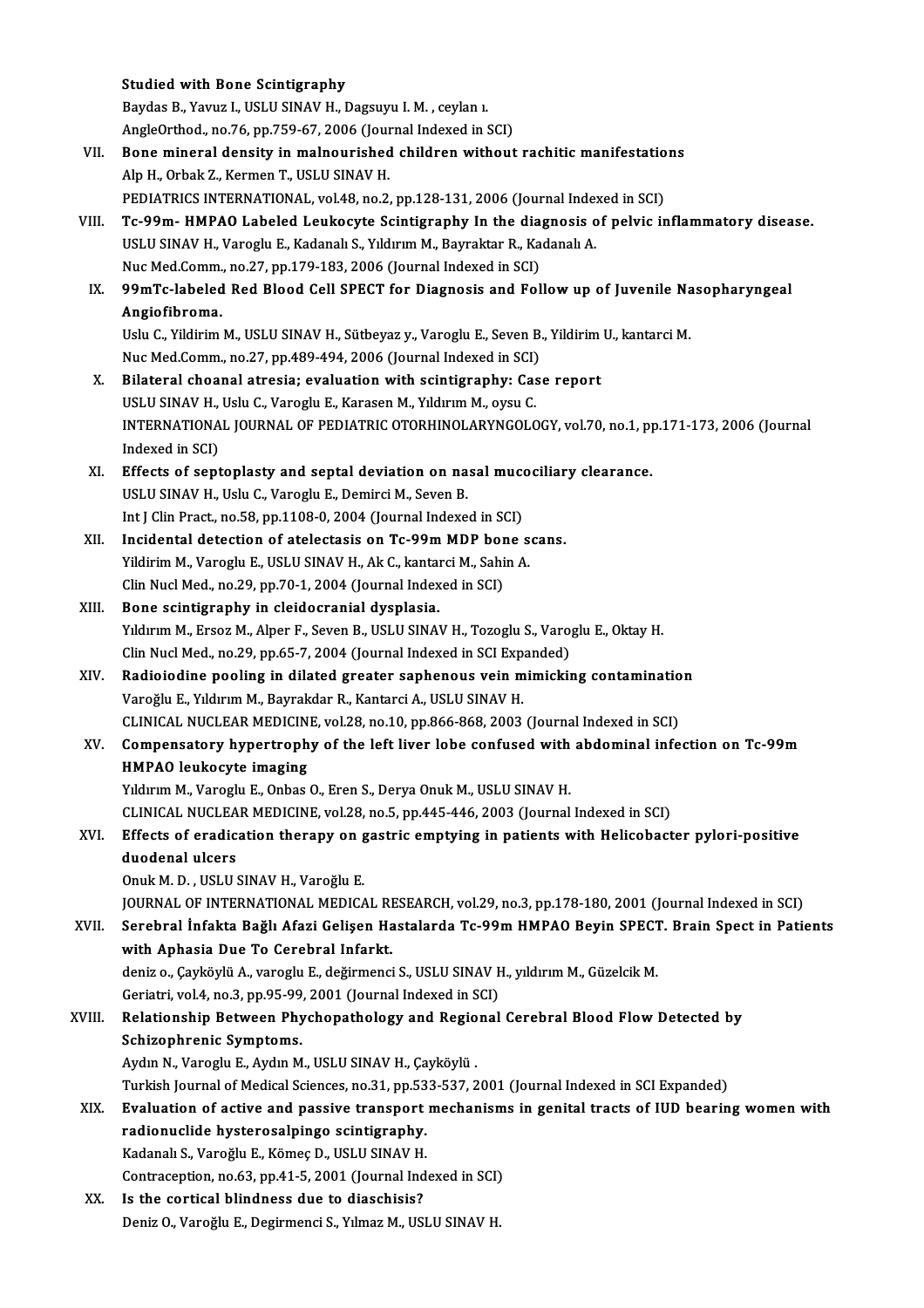CLINICAL NUCLEAR MEDICINE, vol.22, no.12, pp.861-862, 1997 (Journal Indexed in SCI)<br>Assessment of the thunoid nodules by To 99m Tetrofoamin seintigraphy

CLINICAL NUCLEAR MEDICINE, vol.22, no.12, pp.861-862, 1997 (Journal Indexed<br>XXI. Assessment of the thyroid nodules by Tc-99m Tetrofosmin scintigraphy. CLINICAL NUCLEAR MEDICINE, vol.22, no.12, pp.861-862,<br>Assessment of the thyroid nodules by Tc-99m Tetro<br>Akçay G., USLU SINAV H., Varoğlu E., Tekin S., Gündoğdu C.<br>Assessment of the thuroid nodules by Ta 99m Tetrofoamin Assessment of the thyroid nodules by Tc-99m Tetrofosmin scintigraphy.<br>Akçay G., USLU SINAV H., Varoğlu E., Tekin S., Gündoğdu C.<br>Assessment of the thyroid nodules by Tc-99m Tetrofosmin scintigraphy. Britsh Journal of Clini Akçay G., USLU SINAV H., Varoğlu E., Tekin S., Gür<br>Assessment of the thyroid nodules by Tc-99m Te<br>pp.5-7, 1997 (Journal Indexed in SCI Expanded) pp.5-7, 1997 (Journal Indexed in SCI Expanded)<br>Articles Published in Other Journals

- I. Effects of Rapid Maxillary Expansion on the Temporomandibular Joint: A Bone Scintigraphy Study GokG.D. ,TopbasiN.M. ,BAYDAŞB.,SINAVUSLUH.,CEYLANİ.,YAVUZ İ.,Dagsuyu I.M. ,FİLİKM. TURKISH JOURNAL OF ORTHODONTICS, vol.34, no.3, pp.176-181, 2021 (Journal Indexed in ESCI) Gok G. D. , Topbasi N. M. , BAYDAŞ B., SINAV USLU H., CEYLAN İ., YAVUZ İ., Dagsuyu I. M. , FİLİK M.<br>TURKISH JOURNAL OF ORTHODONTICS, vol.34, no.3, pp.176-181, 2021 (Journal Indexed in ESCI)<br>II. The diagnosis and response t
- TURKISH JOURN<br>The diagnosis<br>A case report<br>SIMAVIELU U The diagnosis and response to treatment of an extrapulm<br>A case report<br>SINAV USLU H., Yakar H. I. , KANBAY A., Tatoglu M. T. , GÜNGÖR S.<br>JOUPMAL OF CLINICAL AND ANALYTICAL MEDICINE vol 9 pp 19 A case report<br>SINAV USLU H., Yakar H. I. , KANBAY A., Tatoglu M. T. , GÜNGÖR S.<br>JOURNAL OF CLINICAL AND ANALYTICAL MEDICINE, vol.8, pp.199-201, 2017 (Journal Indexed in ESCI)

- SINAV USLU H., Yakar H. I. , KANBAY A., Tatoglu M. T. , GÜNGÖF<br>JOURNAL OF CLINICAL AND ANALYTICAL MEDICINE, vol.8, pp<br>III. Superscan using F-18 FDG pet in breast cancer patient<br>SINAV USLU H. Yärük Atik D. Top Y 7 JOURNAL OF CLINICAL AND ANALYTIC<br>Superscan using F-18 FDG pet in b<br>SINAV USLU H., Yörük Atik D., Tan Y. Z.<br>Bosis Bessansk Journal of Medisine and Basic Research Journal of Medicine and Clinical Sciences, vol.4, no.2, pp.80-82, 2013 (Refereed Journals of Other<br>Institutions) SINAV USLU H., Yörük Atik D., Tan Y. Z. Basic Research Journal of Medicine and Clinical Sciences, vol.4, no.2, pp.80-82, 2013 (Refereed Journals<br>Institutions)<br>IV. Akut Anterior Miyokard İnfarktüsü Nedeni ile Primer Perkütan Koroner Girişim Uygulanan<br>Hastalarda D
- Institutions)<br>Akut Anterior Miyokard İnfarktüsü Nedeni ile Primer Perkütan Koroner Gir<br>Hastalarda Defekt Skorunun Sol Ventrikül Sistolik Fonksiyonları ile İlişkisi.<br>USULSMAV.H Akut Anterior<br>Hastalarda De<br>USLU SINAV H.<br>Medical Netwol Hastalarda Defekt Skorunun Sol Ventrikül Sistolik Fonksiyonları ile İlişkisi.<br>USLU SINAV H.<br>Medical Network Kardiyoloji Dergisi, no.1, pp.384-391, 2007 (Other Refereed National Journals)<br>Knonik Foreniitli Hastalarda Özefog

USLU SINAV H.<br>Medical Network Kardiyoloji Dergisi, no.1, pp.384-391, 2007 (Other Refereed National Journals)<br>V. Kronik Faranjitli Hastalarda Özofagus Motilitesi.(Esophageal transit time in patients with chronic<br>nasopharyng Medical Network Ka<br><mark>Kronik Faranjitli I</mark><br>nasopharyngitis.)<br>USU U SIMAV H USLUSINAVH.

nasopharyngitis.)<br>USLU SINAV H.<br>HAYDARPAŞA NUMUNE EĞİTİM VE ARAŞTIRMA HASTANESİ TIP DERGİSİ, no.45, pp.180-182, 2005 (Other<br>Refereed National Jaurnale) USLU SINAV H.<br>HAYDARPAŞA NUMUNE EĞİ'<br>Refereed National Journals)<br>Tekrarlayan rinosinüzitli HAYDARPAŞA NUMUNE EĞİTİM VE ARAŞTIRMA HASTANESİ TIP DERGİSİ, 1<br>Refereed National Journals)<br>VI. Tekrarlayan rinosinüzitli hastalarda gastro-osefegeal reflü sıklığı.<br>USU BENAV H

- Refereed Natio<br><mark>Tekrarlayan r</mark><br>USLU SINAV H.<br>HAVDARRASA l Tekrarlayan rinosinüzitli hastalarda gastro-osefegeal reflü sıklığı.<br>USLU SINAV H.<br>HAYDARPAŞA NUMUNE EĞİTİM VE ARAŞTIRMA HASTANESİ TIP DERGİSİ, no.44, pp.17-19, 2004 (Other Refereed<br>National Jaurrak) USLU SINAV H.<br>HAYDARPAŞA NUM<br>National Journals)<br>Patastion of Form
- VII. Detection of Femoral Artery Calcification by Bone Scintigraphy.<br>USLU SINAV H. Detection of Femoral Artery Calcification by Bone Scintigraphy.<br>USLU SINAV H.<br>Alasbimn Journal., no.19, 2003 (Refereed Journals of Other Institutions)<br>Intratheracis Stomach Causing an Artifact on Thuroid Imaging.

National Journals)

- VIII. Intrathoracic Stomach Causing an Artifact on Thyroid Imaging.<br>USLU SINAV H., varoglu E., Yıldırım M. Alasbimn Journal., no.19, 2003 (Referd<br>Intrathoracic Stomach Causing an<br>USLU SINAV H., varoglu E., Yıldırım M.<br>Turk I Nuc Med no.11, nn.162, 164, 20 Intrathoracic Stomach Causing an Artifact on Thyroid Imaging.<br>USLU SINAV H., varoglu E., Yıldırım M.<br>Turk J Nuc Med, no.11, pp.163-164, 2002 (Other Refereed National Journals)<br>Komik mineral voğunluğu ölgüm vöntemleri
	- IX. Kemik mineral yoğunluğu ölçüm yöntemleri.<br>USLU SINAV H., varoglu E., Bayraktar R. Turk J Nuc Med, no.11, pp.163-164, 200<br>**Kemik mineral yoğunluğu ölçüm yö**<br>USLU SINAV H., varoglu E., Bayraktar R.<br>Cenel Tıp Dergisi, no.12, nn 57,62, 2002 Genel Tip Dergisi, no.12, pp.57-63, 2002 (Other Refereed National Journals)
	- USLU SINAV H., varoglu E., Bayraktar R.<br>Genel Tıp Dergisi, no.12, pp.57-63, 2002 (Other Refereed National Journals)<br>X. Hipertansif sol ventriküler hipertrofili hastalarda egzersiz Tc-99m Tetrofosmin miyokard perfüzyon<br> sintigrafisi ilemikrovasküler anjina pektoris tanısı. Hipertansif sol ventriküler hipertrofili hastalarda egzersiz Tc-9<br>sintigrafisi ile mikrovasküler anjina pektoris tanısı.<br>Bozkurt E., Erol M., Karakelleoğlu Ş., Varoğlu E., USLU SINAV H., Ateşal S.<br>Kardiyaleji ne 5-nn 179.9 Bozkurt E., Erol M., Karakelleoğlu Ş., Varoğlu E., USLU SINAV H., Ateşal S.<br>Kardiyoloji, no.5, pp.178-84, 1998 (Other Refereed National Journals)

## Refereed Congress / Symposium Publications in Proceedings

I. F-18 FDG PET/BT de Karaciğerde Saptanan HCC ve Doughnut Sign Paternli Kist Hidatik Birlikteliği.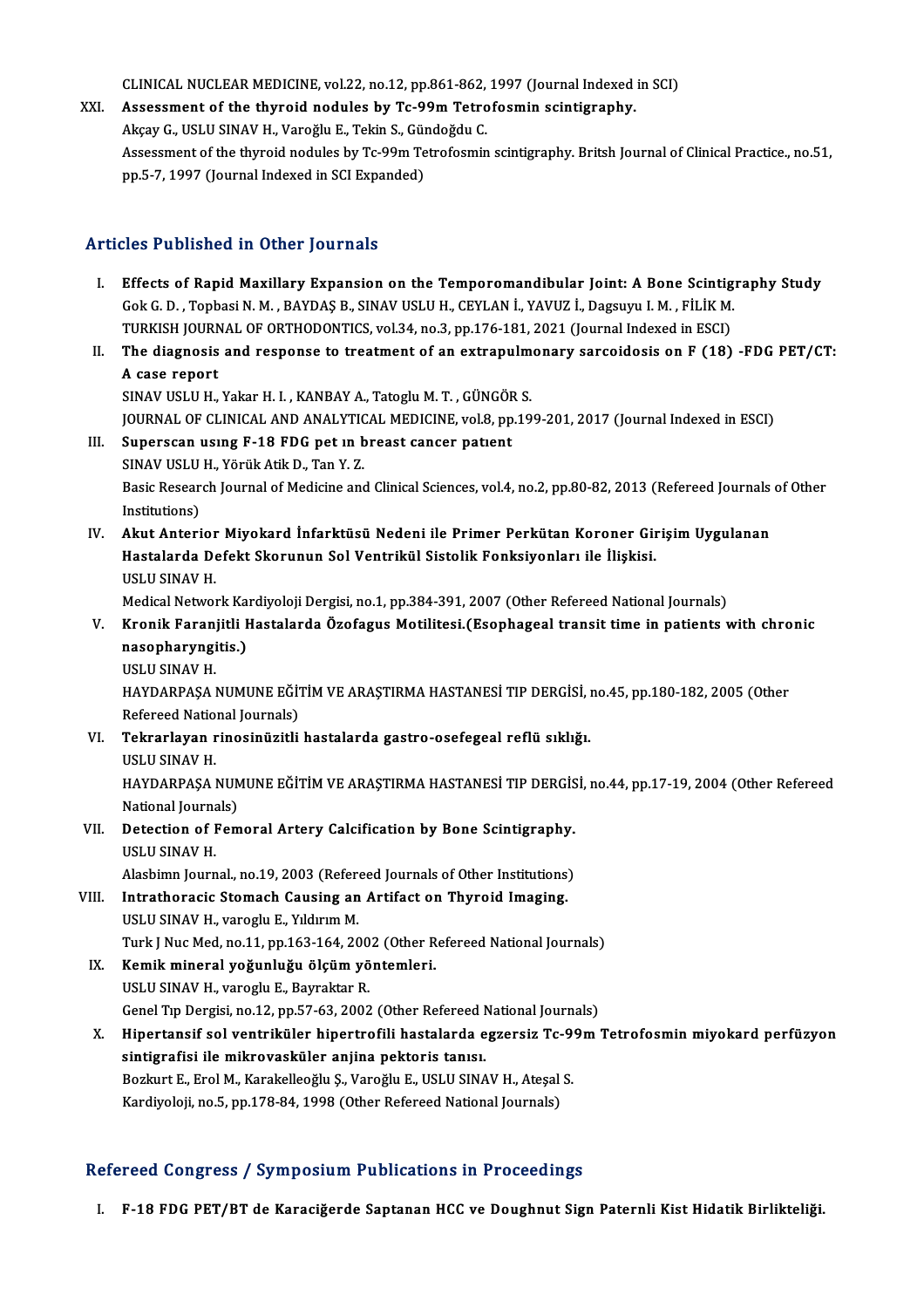TanY.Z. ,YörükAtikD.,DüzgünS.,SINAVUSLUH.

4. PET-BT Sempozyumu, Konya, Turkey, 01 November 2011, pp.0-52

- II. Parotis Bezinde Non-Hodgkin Lenfoma 4. PET-BT Sempozyumu, Konya, Turkey, 01 November 2011, <sub>]</sub><br>Parotis Bezinde Non-Hodgkin Lenfoma<br>Yörük Atik D., Tan Y. Z. , Düzgün S., SINAV USLU H., Şentürk S.<br>4. PET PT Sempogrumu, *Vonya Turkey, 01 Osteber 2011* Parotis Bezinde Non-Hodgkin Lenfoma<br>Yörük Atik D., Tan Y. Z. , Düzgün S., SINAV USLU H., Şentürl<br>4. PET-BT Sempozyumu, Konya, Turkey, 01 October 2011<br>Diagnosis of Coronary Artory Disease by Tl 201 M.
- Yörük Atik D., Tan Y. Z. , Düzgün S., SINAV USLU H., Şentürk S.<br>1. PET-BT Sempozyumu, Konya, Turkey, 01 October 2011<br>III. Diagnosis of Coronary Artery Disease by Tl-201 Myocardial Perfusion Spect Imaging in Patients wi 4. PET-BT Sempozyumu, Konya, Turkey, 01 October 2011<br>Diagnosis of Coronary Artery Disease by Tl-201 M<br>Cardiac Arrhythmias.<br>USLU SINAV H., hacimahmutoğlu S., Birsel T. Diagnosis of Coronary Artery Disease l<br>Cardiac Arrhythmias.<br>USLU SINAV H., hacimahmutoğlu S., Birsel T.<br>Annual Congress of the Euronean Associatio Cardiac Arrhythmias.<br>USLU SINAV H., hacimahmutoğlu S., Birsel T.<br>Annual Congress of the European Association of Nuclear Medicine, Greece, 01 October 2006, vol.33, no.2<br>Stress (Podistribution Thellium 201 Sean and ECC CATED

USLU SINAV H., hacimahmutoğlu S., Birsel T.<br>Annual Congress of the European Association of Nuclear Medicine, Greece, 01 October 2006, vol.33, no.2<br>IV. Stress/Redistribution Thallium-201 Scan and ECG-GATED SPECT in the Eval Annual Congr<br>Stress/Redis<br>Sarcoidosis.<br>SINAV USLU L Stress/Redistribution Thallium-201 Scan and ECG-GATE<br>Sarcoidosis.<br>SINAV USLU H., Hacimahmutoglu S., Firat M. F. , Burak., Yardı F.<br>7th International Congress of Nuclear Ongelegy & 19th National Sarcoidosis.<br>19th International Congress of Nuclear Oncology & 18th National Congress of the Turkish Society of Nuclear<br>19th International Congress of Nuclear Oncology & 18th National Congress of the Turkish Society of Nuc

Medicine,Turkey,01May2006,vol.15,no.30,pp.38 The International Congress of Nuclear Oncology & 18th National Congress of the Turkish Society of Nuclear<br>Medicine, Turkey, 01 May 2006, vol.15, no.30, pp.38<br>V. The Usefulness of Dipyridamole Thallium-201 Stress-Rest Myoca

Medicine, Turkey, 01 May 2006, vol.15, no.30, pp.38<br>The Usefulness of Dipyridamole Thallium-201 Stress-Rest Myocardial Perfusion SPI<br>Coronary Artery Disease in Patients with Left Bundle Branch Block and Chest Pain.<br>SINAV U The Usefulness of Dipyridamole Thalliu<br>Coronary Artery Disease in Patients with<br>SINAV USLU H., Hacimahmutoglu S., Sayar N.<br>7th International Congress of Nuclear Ongols Coronary Artery Disease in Patients with Left Bundle Branch Block and Chest Pain.<br>SINAV USLU H., Hacimahmutoglu S., Sayar N.<br>7th International Congress of Nuclear Oncology & 18th National Congress of the Turkish Society of

SINAV USLU H., Hacimahmutoglu S., Sayar N.<br>7th International Congress of Nuclear Oncology & 18<br>Medicine, Turkey, 01 May 2006, vol.15, no.30, pp.40<br>Te 99m MDB Bone Ssintignaphy in The Evelyst

7th International Congress of Nuclear Oncology & 18th National Congress of the Turkish Society of Nuclear<br>Medicine, Turkey, 01 May 2006, vol.15, no.30, pp.40<br>VI. Tc-99m MDP Bone Scintigraphy in The Evaluation of The Joint Medicine<br>Tc-99m<br>Racers<br><sup>Veroglu</sup> Tc-99m MDP Bone Scintigraphy in The Evaluation of The Joint Damag<br>Racers<br>Varoglu E., Yildirim M., Gursoy R., Seven B., SINAV USLU H., Cogalgil S., Kıyıcı F.<br>Annual Congress of the Euronean Association of Nuclear Medicine N

Racers<br>Varoglu E., Yildirim M., Gursoy R., Seven B., SINAV USLU H., Cogalgil S., Kıyıcı F.<br>Annual Congress of the European Association of Nuclear Medicine, Netherlands, 01 August 2003, vol.30, no.1,<br>nn 769 Varoglu<br>Annual<br>pp.768<br>Lung E Annual Congress of the European Association of Nuclear Medicine, Netherlands, 01 Aug<br>pp.768<br>VII. Lung Epithelial Permeability Changes in Patients with Ankylosing Spondylitis.<br>Vanagly E. Viduum M. Haur M. Savon P. Kaupar H.

pp.768<br>Lung Epithelial Permeability Changes in Patients with Ankylosing Spondylitis<br>Varoglu E., Yıldırım M., Ugur M., Seven B., Kaynar H., Yildirim ., SINAV USLU H., Akcay F.<br>Annual Congress of the Europeen Association of VII. Lung Epithelial Permeability Changes in Patients with Ankylosing Spondylitis.<br>Varoglu E., Yıldırım M., Ugur M., Seven B., Kaynar H., Yildirim ., SINAV USLU H., Akcay F.<br>Annual Congress of the European Association of N Varoglu <mark>E</mark><br>Annual Co<br>pp.0-786<br>Scintiare Annual Congress of the European Association of Nuclear Medicine, Netherlands, 01 August 2003, vol.30, no.1,<br>pp.0-786<br>VIII. Scintigraphic Evaluation of The Effect of Rapid Maxillary Expansion on Craniofacial Structure with<br>

# pp.0-786<br>Scintigraphic Evalu<br>99mtc-MDP SPECT.<br>SINAV USLU H. Pexde Scintigraphic Evaluation of The Effect of Rapid Maxillary E<br>99mtc-MDP SPECT.<br>SINAV USLU H., Baydaş B., Ak C., Bolukbasi ., Dagsuyu I., Varoglu E.<br>Annual Congress of the European Association of Nuclear Medicine

99mtc-MDP SPECT.<br>SINAV USLU H., Baydaş B., Ak C., Bolukbasi ., Dagsuyu I., Varoglu E.<br>Annual Congress of the European Association of Nuclear Medicine, Netherlands, 01 August 2003, vol.30, no.2, SINAV US<br>Annual Co<br>pp.0-764<br>The Dieg

## Annual Congress of the European Association of Nuclear Medicine, Netherlands, 01 August 2003, vol.30, pp.0-764<br>IX. The Diagnosis of Endoscopic Redrograde Cholangiopancreatography (ERCP) Induced Acute<br>Penergetitis Performin pp.0-764<br>The Diagnosis of Endoscopic Redrograde Cholangiopancreatography (ER)<br>Pancreatitis Performing Technetium-99m HMPAO Leucocyte Scintigraphy<br>Opul: M.D. Vanaghy E. Vilduum M. SINAV USUU H. Kanuk, Opejael: E. The Diagnosis of Endoscopic Redrograde Cholangiopancreate<br>Pancreatitis Performing Technetium-99m HMPAO Leucocyte S<br>Onuk M. D. , Varoglu E., Yıldırım M., SINAV USLU H., Koruk., Ozcicek F.<br>Annual Congress of the European Ass

Onuk M. D., Varoglu E., Yıldırım M., SINAV USLU H., Koruk ., Ozcicek F.

Pancreatitis Performing Technetium-99m HMPAO Leucocyte Scintigraphy<br>Onuk M. D. , Varoglu E., Yıldırım M., SINAV USLU H., Koruk ., Ozcicek F.<br>Annual Congress of the European Association of Nuclear Medicine, Netherlands, 01 Annual Congress of the European Association of Nuclear Medicine, Netherlands, 01 August 2003, vol.30, no.1,<br>pp.0-618<br>X. Evaluation of Nasal Mucociliary Clearance with Tc-99m Macroagregated Albumin Before and After<br>Septel D

# pp.0-618<br><mark>Evaluation of Nasal Muco</mark><br>Septal Deviation Surgery<br>SINAV USLU <del>U. Usl</del>u G. Vero Evaluation of Nasal Mucociliary Clearance with Tc-99m M<br>Septal Deviation Surgery<br>SINAV USLU H., Uslu C., Varoglu E., Yıldırım M., Demirci ., Seven B.<br>Annual Congress of the Euronean Association of Nuclear Medicin

Septal Deviation Surgery<br>SINAV USLU H., Uslu C., Varoglu E., Yıldırım M., Demirci ., Seven B.<br>Annual Congress of the European Association of Nuclear Medicine, Netherlands, 01 August 2003, vol.30, no.1,<br>pp.96 SINAV<br>Annua<br>pp.96<br>Pene

### XI. Bone mineral metabolism in fibromyalgia

pp.96<br>Bone mineral metabolism in fibromyalgia<br>Hacıbeyoglu H., Yıldırım M., Erdal A., SINAV USLU H., Sahin A., Karatay ., Senel ., Varoglu E.<br>Annual Congress of the European Association of Nuclear Modicine, Austria, 01 Sept Annual Congress of the European Association of Nuclear Medicine, Austria, 01 September 2002, vol.1, no.29, pp.0-<br>516 Hacil<br>Anni<br>516<br>Te<sup>oc</sup> Annual Congress of the European Association of Nuclear Medicine, Austria, 01 September 2002, v<br>516<br>XII. Tc99m-MDP bone spect in the evaluation of the knee in asymptomatic soccer players<br>Viduum M. Cursou B. SINAV USLU H. Ve

## 516<br>Tc99m-MDP bone spect in the evaluation of the knee in asymptomatic socce<br>Yıldırım M., Gursoy R., SINAV USLU H., Varoglu E., Seven B., Sahin A., Cogalgil ., Akar S.<br>Annual Congress of the European Association of Nuglean Yıldırım M., Gursoy R., SINAV USLU H., Varoglu E., Seven B., Sahin A., Cogalgil ., Akar S.<br>Annual Congress of the European Association of Nuclear Medicine, Austria, 01 September 2002, vol.1, no.321,

pp.510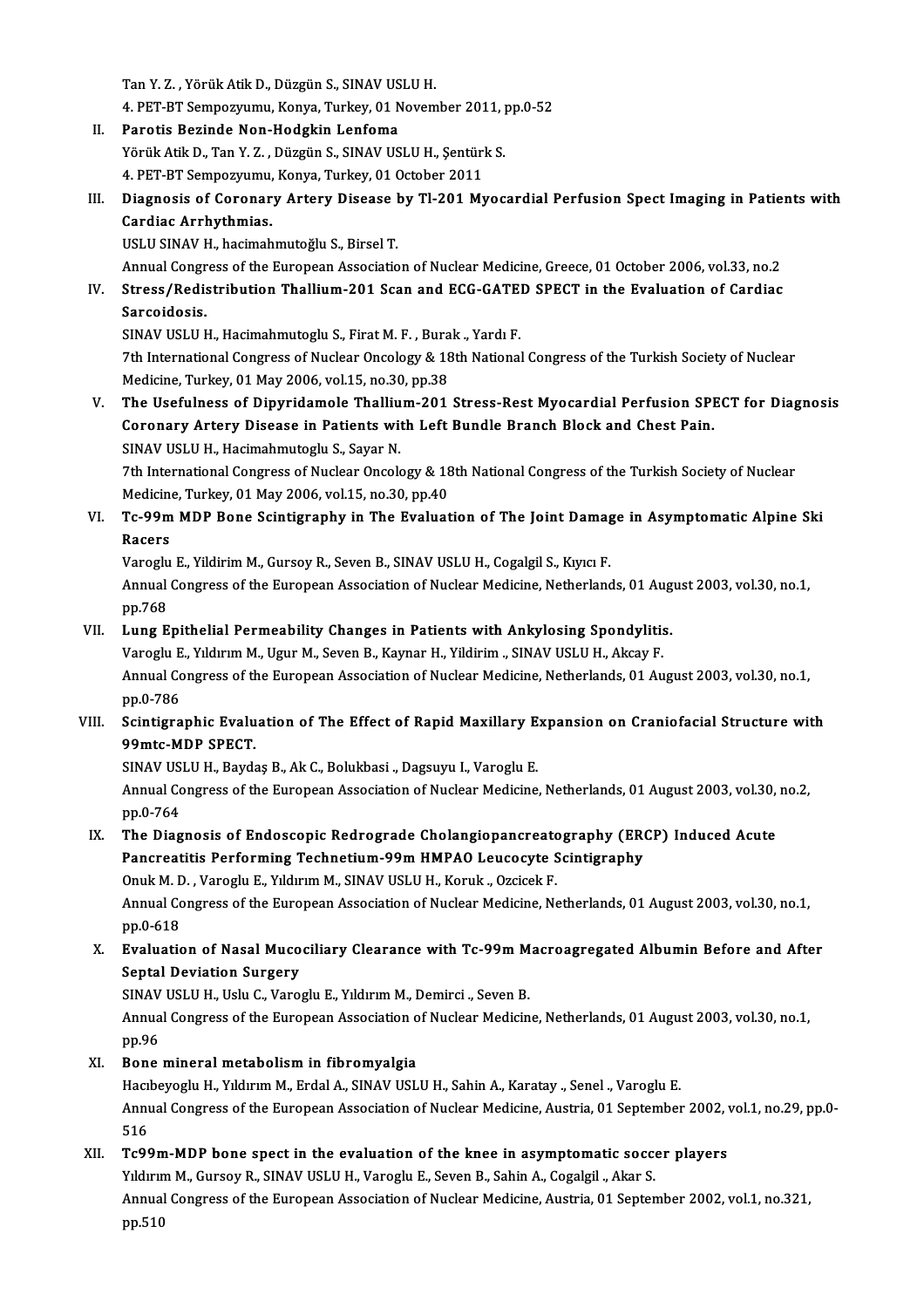- XIII. Scintigraphic measurement of esophageal transit time in patients with idiopatic chronic pharangitis<br>SIMAV USLU H. Helv G. Vilduum M. AK G. Sexen B. Venegly E. Beynalider B. Scintigraphic measurement of esophageal transit time in patients v<br>SINAV USLU H., Uslu C., Yıldırım M., AK C., Seven B., Varoglu E., Bayrakdar R.<br>Annual Congress of the Euroneen Assosiation of Nuslear Medicine, Austria Scintigraphic measurement of esophageal transit time in patients with idiopatic chronic pharan<sub>1</sub><br>SINAV USLU H., Uslu C., Yıldırım M., AK C., Seven B., Varoglu E., Bayrakdar R.<br>Annual Congress of the European Association o SINAV USLU H., Uslu C., Yıldırım M., AK C., Seven B., Varoglu E., Bayrakdar R.<br>Annual Congress of the European Association of Nuclear Medicine, Austria, 01 September 2002, vol.1, no.29,<br>pp.486 Annual Congress of the European Association of Nuclear Medicine, Austria, 01 September 2002, vol.1, no.29,<br>pp.486<br>XIV. Technetium-99m Methoxyisobutyl Isonitrile Scintigraphy in visualization of suppressed thyroid<br>tissue
- pp.486<br>Techne<br>tissue.<br><sup>Vilduur</sub></sup> Technetium-99m Methoxyisobutyl Isonitrile Scintigraphy in visu<br>tissue.<br>Yıldırım M., SINAV USLU H., Akçay F., Bayrakdar R., Ünüvar N., Varoğlu E.<br>Annual Congress of the European Association of Nuclear Medicine, Italy.

tissue.<br>Yıldırım M., SINAV USLU H., Akçay F., Bayrakdar R., Ünüvar N., Varoğlu E.<br>Annual Congress of the European Association of Nuclear Medicine, Italy, 01 August 2001, no.1181, pp.0-411 Yıldırım M., SINAV USLU H., Akçay F., Bayrakdar R., Ünüvar N., Varoğlu E.<br>Annual Congress of the European Association of Nuclear Medicine, Italy, 01 August 2001, no.1181, pp.0-411<br>XV. Scintigraphic Evaluation of Acute Panc

- SINAV USLU H., Balik., Yıldırım M., Bayrakdar ., Hacıbeyoğlu ., Seven B., Varoglu E., Yılmaz . Scintigraphic Evaluation of Acute Pancreatitis Patients with 99mTc-HMPAO Labelled Leukocytes<br>SINAV USLU H., Balik ., Yıldırım M., Bayrakdar ., Hacıbeyoğlu ., Seven B., Varoglu E., Yılmaz .<br>Annual Congress of the European A Annual Congress of the European Association of Nuclear Medicine, Italy, 01 August 2001, no.1184, pp.0-425
- XVI. Comparison of Tc99m-MIBI and Tl 201 / Tc99m Substraction Scintigraphy in patients with<br>Hyperparathyroidism. European Association of Nuclear Medicine Annual Congress SINAV USLU H., Yıldırım M., Varoglu E., Bayrakdar R., Akçay F., Ünüvar ., Demirci M. Annual Congress of the European Association of Nuclear Medicine, Italy, 01 August 2001, no.1215, pp.0-543 SINAV USLU H., Yıldırım M., Varoglu E., Bayrakdar R., Akçay F., Ünüvar ., Demirci M.<br>Annual Congress of the European Association of Nuclear Medicine, Italy, 01 August 2001, no.1215, pp.0-54<br>XVII. Comparison of 99mTc-DMSA,
- Annual Congress of the European Association of Nuclear Medic<br>Comparison of 99mTc-DMSA, 99mTc-MAG3 and Ultrasou<br>Sahin A., Yıldırım M., SINAV USLU H., Akyazı H., Ak C., Varoglu E.<br>Annual Congress of the European Association Comparison of 99mTc-DMSA, 99mTc-MAG3 and Ultrasound in Detection Acute Pyelonephritis<br>Sahin A., Yıldırım M., SINAV USLU H., Akyazı H., Ak C., Varoglu E.<br>Annual Congress of the European Association of Nuclear Medicine, Ital Sahin A., Yıldırım M., SINAV USLU H., Akyazı H., Ak C., Varoglu E.<br>Annual Congress of the European Association of Nuclear Medicine, Italy, 01 August 2001, no.1104, pp.0-116<br>XVIII. Tc-99m IGG Scintigraphy in patients wi
- Annual Congress of the European Association of Nuclear Medicine, Italy, 01 August 2001, no.1<br>Tc-99m IGG Scintigraphy in patients with Behcet's Disease with and without active<br>Varoğlu E., Güllülü G., SINAV USLU H., Akyol I. Annual Congress of the European Association of Nuclear Medicine, Italy, 01 August 2001, no.1184, pp.0-422<br>The relationship of pyramidal lobe with thyroid diseases. Varoğlu E., Güllülü G., SINAV USLU H., Akyol I., Yıldırım M., Ak C., D<br>Annual Congress of the European Association of Nuclear Medicin<br>XIX. The relationship of pyramidal lobe with thyroid diseases.<br>Vidurum M. SINAV USLU
- Annual Congress of the European Association of Nuclear Medicine, Italy, 01 Augu:<br>The relationship of pyramidal lobe with thyroid diseases.<br>Yıldırım M., SINAV USLU H., Bayrakdar R., Ak C., Erdoğmuş B., Akçay F., Varoğlu E.<br> Annual Congress of the European Association of Nuclear Medicine, Italy, 01 August 2001, no.1182, pp.0-414 XX. Piramidal lobun nodüler guatr ile ilişkisi Yıldırım M., SINAV USLU H., Bayrakdar R., Ak C<br>Annual Congress of the European Association<br>XX. Piramidal lobun nodüler guatr ile ilişkisi<br>Payrakdar B. Yıldırım M. SINAV USLU H. Vare
- Bayrakdar R., Yıldırım M., SINAV USLU H., Varoğlu E. XIV. Ulusal Nükleer Tıp Kongresi, Gaziantep, Turkey, 01 May 2001, vol.10, no.55, pp.0-93
- XXI. Measurement of gastric emptying after gastric bypass surgery in gastric cancer XIV. Ulusal Nükleer Tıp Kongresi, Gaziantep, Turkey, 01<br>Measurement of gastric emptying after gastric by<br>Yıldırım M., Varoğlu E., Balık A., Dalga S., SINAV USLU H.<br>The VII. Asia and Ossania Cangress of Nuslear Madisine The VII. Asia and Oceania Congress of Nuclear Medicine and Biology and The IV. International Congress of Nuclear<br>Oncology, Turkey, 01 October 2000, vol.9, no.145 Yıldırım M., Varoğlu E., Balık A., Dalga S., SINAV US<br>The VII. Asia and Oceania Congress of Nuclear Me<br>Oncology, Turkey, 01 October 2000, vol.9, no.145<br>Sintignanhia Splaan (Livan untaka, Enitraguta The VII. Asia and Oceania Congress of Nuclear Medicine and Biology and The IV. International Congress of Nu<br>Oncology, Turkey, 01 October 2000, vol.9, no.145<br>XXII. Sintigraphic Spleen/Liver uptake, Eritrocytes and Leucocyte
- Oncology, Tur<br>Sintigraphic<br>comparison<br>Sobin A. Domi Sintigraphic Spleen/Liver uptake, Eritrocytes and Leucocyte<br>comparison<br>Sahin A., Demirci M., Kölge S., Yıldırım M., SINAV USLU H., Varoğlu E.<br>The VII. Asia and Ossania Congress of Nuslaar Medisine and Biology

comparison<br>Sahin A., Demirci M., Kölge S., Yıldırım M., SINAV USLU H., Varoğlu E.<br>The VII. Asia and Oceania Congress of Nuclear Medicine and Biology and The IV. International Congress of Nuclear<br>Oncology. Turkey. 01 Octobe Sahin A., Demirci M., Kölge S., Yıldırım M., SINAV USLU H., Varoğlu E.

XXIII. Tc-99m ECD SPET in scizophrenic patients with visual hallucinations Oncology, Turkey, 01 October 2000, vol.9, no.154<br>Tc-99m ECD SPET in scizophrenic patients with vis<br>Varoglu E., Aydın N., Yıldırım M., SINAV USLU H., Aydın M.<br>The VII. Asia and Oseania Consress of Nuslear Medisine a The VII. Asia and Oceania Congress of Nuclear Medicine and Biology and The IV. International Congress of Nuclear<br>Oncology, Turkey, 01 October 2000, vol.9, no.123 Varoglu E., Aydın N., Yıldırım M., SINAV USLU H., A<br>The VII. Asia and Oceania Congress of Nuclear Me<br>Oncology, Turkey, 01 October 2000, vol.9, no.123<br>Te 99m MIBI SBEGT in the evaluation of hre The VII. Asia and Oceania Congress of Nuclear Medicine and Biology and The IV. International Congre<br>Oncology, Turkey, 01 October 2000, vol.9, no.123<br>XXIV. Tc-99m MIBI SPECT in the evaluation of brain tumors and their respo

## Oncology, Turkey, 01 October 2000, vol.9, no.123<br>Tc-99m MIBI SPECT in the evaluation of brain tumors and their respo<br>Yıldırım M., Varoglu E., Koç M., SINAV USLU H., Şahin A., Doğan H., Erdoğmuş B.<br>The VII. Asia and Oseania Tc-99m MIBI SPECT in the evaluation of brain tumors and their respons to radiotherapy.<br>Yıldırım M., Varoglu E., Koç M., SINAV USLU H., Şahin A., Doğan H., Erdoğmuş B.<br>The VII. Asia and Oceania Congress of Nuclear Medicine Yıldırım M., Varoglu E., Koç M., SINAV USLU H., Şahin A., Doğan H., Erdoğmuş B. The VII. Asia and Oceania Congress of Nuclear Medicine and Biology and The IV. International Congress of<br>Oncology, Turkey, 01 October 2000, vol.9, no.104<br>XXV. Comparison of Tc-99m MAG3 and Tc-99m DMSA SPECT in the detectio

## Oncology, Turkey, 01 October 2000, vol.9, no.104<br>Comparison of Tc-99m MAG3 and Tc-99m DMSA SPECT in the de<br>abnormalities.<br>Sahin A., Büyükavcı M., Demirci M., Varoğlu E., SINAV USLU H., Yıldırım M. Comparison of Tc-99m MAG3 and Tc-99m DMSA SPECT in the detection of renal parenchymal

abnormalities.<br>Sahin A., Büyükavcı M., Demirci M., Varoğlu E., SINAV USLU H., Yıldırım M.<br>Annual Congress of the European Association of Nuclear Medicine, France, 01 September 2000, vol.27, no.1093, Sahin A., I<br>Annual Co<br>pp.0-331<br>Semates: Annual Congress of the European Association of Nuclear Medicine<br>pp.0-331<br>XXVI. Somatostatin receptors in patients with hyperthyroidism<br>Viduum M. Vanaghu E. Univer N. Canağhu L. Algay E. SINAV USLI

pp.0-331<br>Somatostatin receptors in patients with hyperthyroidism<br>Yıldırım M., Varoglu E., Ünüvar N., Çapoğlu İ., Akçay F., SINAV USLU H., Şahin A., Demirci M.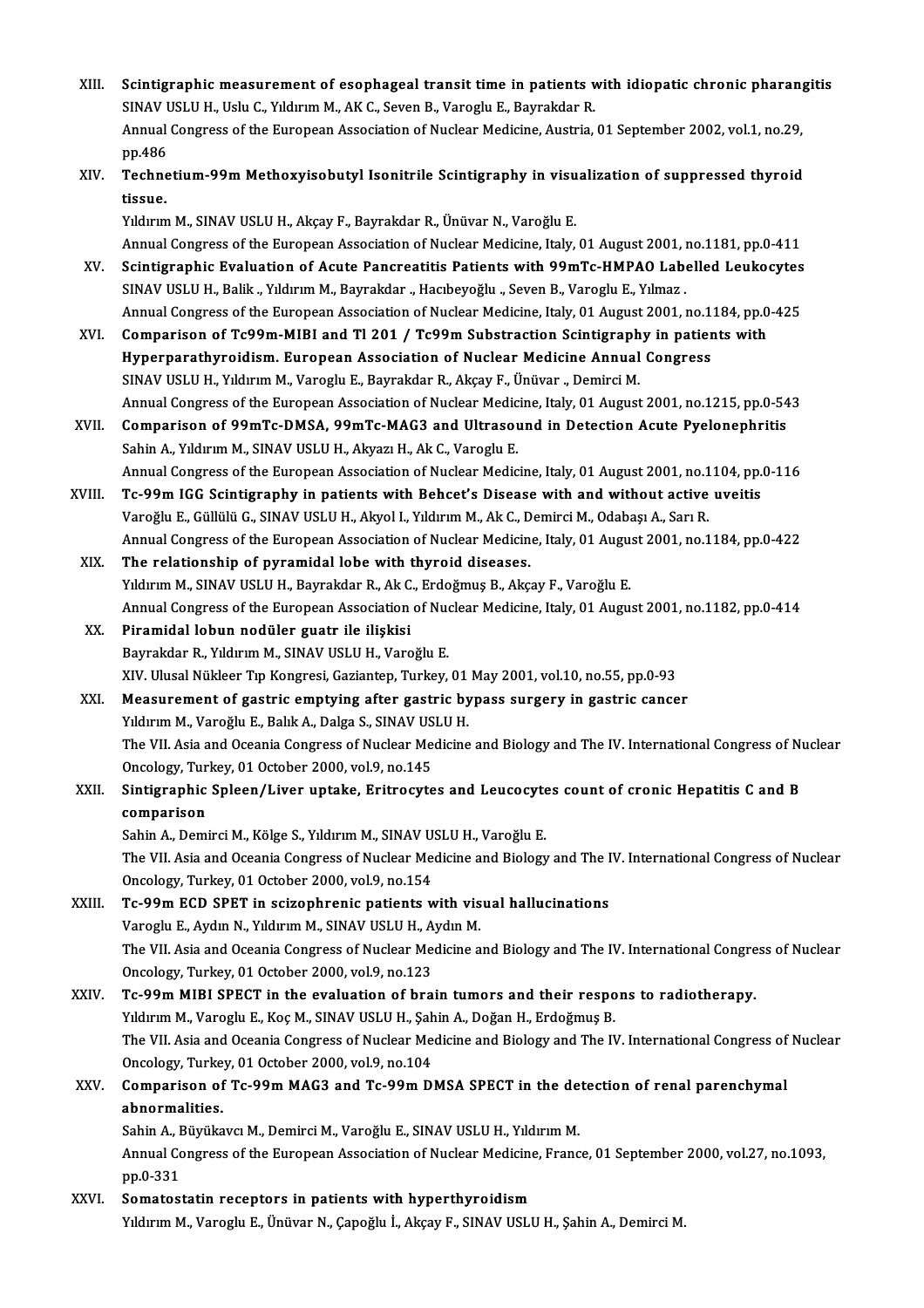Annual Congress of the European Association of Nuclear Medicine, France, 01 September 2000, vol.27, no.1067,<br>nn 0.227 Annual Co<br>pp.0-227<br>Te 99m I Annual Congress of the European Association of Nuclear Medicine, France, 01 September 2000, vo<br>pp.0-227<br>XXVII. Tc-99m HMPAO labeled leukocytes scintigraphy in the diagnosis of sinonasal infection.<br>Viduum M. Vanashi E. Hali

pp.0-227<br>Tc-99m HMPAO labeled leukocytes scintigraphy in the diag<br>Yıldırım M., Varoglu E., Uslu C., Karaşen R., SINAV USLU H., Şahin A.<br>Annual Congress of the European Assosiation of Nuslean Medisine Tc-99m HMPAO labeled leukocytes scintigraphy in the diagnosis of sinonasal infection.<br>Yıldırım M., Varoglu E., Uslu C., Karaşen R., SINAV USLU H., Şahin A.<br>Annual Congress of the European Association of Nuclear Medicine, F Yıldırım M<br>Annual Co<br>pp.0-311<br>Carabral Annual Congress of the European Association of Nuclear Medicine, France, 01 Se<br>pp.0-311<br>XXVIII. Cerebral blood flow changes in patient with neuro-otologic symptoms.<br>Varecly E. Viduum M. Altes E. Deniz O. SINAV USLU H. Sobi

## pp.0-311<br>Cerebral blood flow changes in patient with neuro-otolog<br>Varoglu E., Yıldırım M., Altaş E., Deniz O., SINAV USLU H., Sahin A.<br>Annual Congress of the European Association of Nuclear Medicir Varoglu E., Yıldırım M., Altaş E., Deniz O., SINAV USLU H., Sahin A.<br>Annual Congress of the European Association of Nuclear Medicine, France, 01 September 2000, vol.27, no.1115, pp.0-418 Annual Congress of the European Association of Nuclear Medicine, France, 01 September 2000, vol.27, no.1115,<br>pp.0-418<br>XXIX. The diagnosis of microvascular angina using Tc-99m Tetrofosmin myocardial perfusion scintigraphy<br>i

pp.0-418<br>The diagnosis of microvascular angina using Tc-99m Tetro<br>in patients with hypertensive left ventricular hypertrophy<br>SIMAV USLU H, Veregly E, Beglaut E, Enel K, Karakelleegly S, Vdd The diagnosis of microvascular angina using Tc-99m Tetrofosmin<br>in patients with hypertensive left ventricular hypertrophy<br>SINAV USLU H., Varoglu E., Bozkurt E., Erol K., Karakelleoglu S., Yıldırım M.<br>Annual Congress of the

in patients with hypertensive left ventricular hypertrophy<br>SINAV USLU H., Varoglu E., Bozkurt E., Erol K., Karakelleoglu S., Yıldırım M.<br>Annual Congress of the European Association of Nuclear Medicine, France, 01 September SINAV US<br>Annual Co<br>pp.0-168<br>Scintigne Annual Congress of the European Association of Nuclear Medicine, France, 01 September 2000, vol.27, no.105<br>pp.0-168<br>XXX. Scintigraphic spleen/liver uptake ratio, erythrocytes, and leukocytes counts of hepatitis C and B<br>com

# pp.0-168<br>Scintigraphie<br>comparison<br>Sobin A. Domi Scintigraphic spleen/liver uptake ratio, erythrocytes, and leuk<br>comparison<br>Sahin A., Demirci M., Kolgelier S., Yıldırım M., SINAV USLU H., Varoğlu E.<br>Annual Congress of the Euroneen Association of Nuclear Medisine Eres

comparison<br>Sahin A., Demirci M., Kolgelier S., Yıldırım M., SINAV USLU H., Varoğlu E.<br>Annual Congress of the European Association of Nuclear Medicine, France, 01 September 2000, vol.27, no.1077, Sahin A., Demirci M., Kolgelier S., Yıldırım M., SINAV USLU H., Varoğlu E.<br>Annual Congress of the European Association of Nuclear Medicine, France, 01 September 2000,<br>pp.0-265<br>The effect of cisapride on gastric emptying in Annual Congress of the European Association of Nuclear Medicine, France, 01 September 2000, pp.0-265<br>XXXI. The effect of cisapride on gastric emptying in patients with gastro-osephageal reflux<br>Volderin M. Varoglu E. Onuk M

- pp.0-265<br>The effect of cisapride on gastric emptying in patients with ga<br>Yıldırım M., Varoglu E., Onuk M. D. , SINAV USLU H., Koruk M., Şahin A.<br>Annual Congress of the European Association of Nuclear Medicine, Er Annual Congress of the European Association of Nuclear Medicine, France, 01 September 2000, vol.27, no.1076, pp.0-263 Yıldırım M<br>Annual Co<br>pp.0-263<br>Assessm
- XXXII. Assessment of tinnitus with Tc-99m HMPAO brain SPECT. SINAV USLU H., Varoglu E., Altaş E., Yıldırım M., Doğan H., Erdoğmuş B. The First Egyptian International Nuclear Medicine Meeting, Egypt, 01 February 2000, pp.1
- XXXIII. Evaluation of Eustachian tube function with ventilation scintigraphy by using Xe-133 gas The First Egyptian International Nuclear Medicine Meeting, Eg<br>**Evaluation of Eustachian tube function with ventilation**<br>Varoglu E., Yıldırım M., Karaşen R., SINAV USLU H., Eryılmaz K.<br>Annual Congress of the European Associ Annual Congress of the European Association of Nuclear Medicine, Spain, 01 October 1999, vol.26, no.1169, pp.0-<br>465 Varo<br>Anni<br>465<br>Ta 9 Annual Congress of the European Association of Nuclear Medicine, Spain, 01 October 1999, vol.26, no.1169,<br>465<br>XXXIV. Tc-99m immunoglobulin G scintigraphy in the diagnosis of sinonasal infection. Congress of the<br>European As

## European Association of Nuclear Medicine Tc-99m immunoglobulin G scintigraphy in the diagnosi<br>European Association of Nuclear Medicine<br>Yıldırım M., Varoglu E., Karaşen R., SINAV USLU H., Eryılmaz K.<br>Annual Congress of the European Association of Nuclear Medi

Yıldırım M., Varoglu E., Karaşen R., SINAV USLU H., Eryılmaz K.

Annual Congress of the European Association of Nuclear Medicine, Spain, 01 October 1999, vol.26, no.1113, pp.0-<br>243 Annual Congress of the European Association of Nuclear Medicine, Spain, 01 October 1999, vol.26, no.1113, pp<br>243<br>XXXV. The effect of helicobacter pylori eradication on gastric emptying in patients with duodenal ulcer<br>SINAV

# 243<br>The effect of helicobacter pylori eradication on gastri<br>SINAV USLU H., Varoglu E., Onuk M. D. , Yıldırım M., Koruk M.<br>Annual Congress of the European Association of Nuclear Me The effect of helicobacter pylori eradication on gastric emptying in patients with duodenal ulcer<br>SINAV USLU H., Varoglu E., Onuk M. D. , Yıldırım M., Koruk M.<br>Annual Congress of the European Association of Nuclear Medicin

SINAV USLU H., Varoglu E., Onuk M. D. , Yıldırım M., Koruk M.<br>Annual Congress of the European Association of Nuclear Medicine, Spain, 01 October 1999, vol.26, no.1101, pp.0<br>194 Annual Congress of the European Association of Nuclear Medicine, Spain, 01 Oc<br>194<br>XXXVI. Akciğer tüberkülozunun gösterilmesinde Tc99m (v) DMSA sintigrafisi

194<br><mark>Akciğer tüberkülozunun gösterilmesinde Tc99m (v) DMSA sintigrafis</mark><br>SINAV USLU H., Yıldırım M., Varoğlu E., Görgüner M., Görgüner İ., Karagölge A.<br>YIII Ulugel Nükleer Tın Kongresi *Kayser*i Turkey, 01 Marsh 1999 yal 8 Akciğer tüberkülozunun gösterilmesinde Tc99m (v) DMSA sintigrafisi<br>SINAV USLU H., Yıldırım M., Varoğlu E., Görgüner M., Görgüner İ., Karagölge A.<br>XIII. Ulusal Nükleer Tıp Kongresi, Kayseri, Turkey, 01 March 1999, vol.8, no SINAV USLU H., Yıldırım M., Varoğlu E., Görgüner M., Görgüner İ., Karagölge A.<br>XIII. Ulusal Nükleer Tıp Kongresi, Kayseri, Turkey, 01 March 1999, vol.8, no.32, pp.0-29<br>XXXVII. Cerebral blood flow changes in obsessive c

# XIII. Ulusal<br>Cerebral b<br>measures.<br>Ceckun <sup>i</sup>. V Cerebral blood flow changes in obsessive compulsive<br>measures.<br>Coşkun İ., Varoğlu E., Yıldırım M., Çayköylü A., SINAV USLU H.<br>Anlaint Congress of the Euronean Assosiation of Nuslean Me

measures.<br>Coşkun İ., Varoğlu E., Yıldırım M., Çayköylü A., SINAV USLU H.<br>AnJoint Congress of the European Association of Nuclear Medicine and the World Federation of Nuclear Medicine<br>and Bislagy, Cormany, 91 September 1998 Coşkun İ., Varoğlu E., Yıldırım M., Çayköylü A., SINAV USLU H.<br>AnJoint Congress of the European Association of Nuclear Medicine and<br>and Biology, Germany, 01 September 1998, vol.25, no.1078, pp.0-379<br>Te 99m Tetrofoemin esin AnJoint Congress of the European Association of Nuclear Medicine and the World Federation of Nuclear Me<br>and Biology, Germany, 01 September 1998, vol.25, no.1078, pp.0-379<br>XXXVIII. Tc-99m Tetrofosmin scintigraphy in the dif

and Biology, Germany, 01 September 1998, vol.25, no.1078, pp.0-379<br>Tc-99m Tetrofosmin scintigraphy in the differentiation of malign from benign thyroid nodules.<br>Varoglu E., Akçay G., SINAV USLU H., Gündoğdu C. European Association of Nuclear Medicine Congress, Germany, 01 September 1996, vol.23, no.1210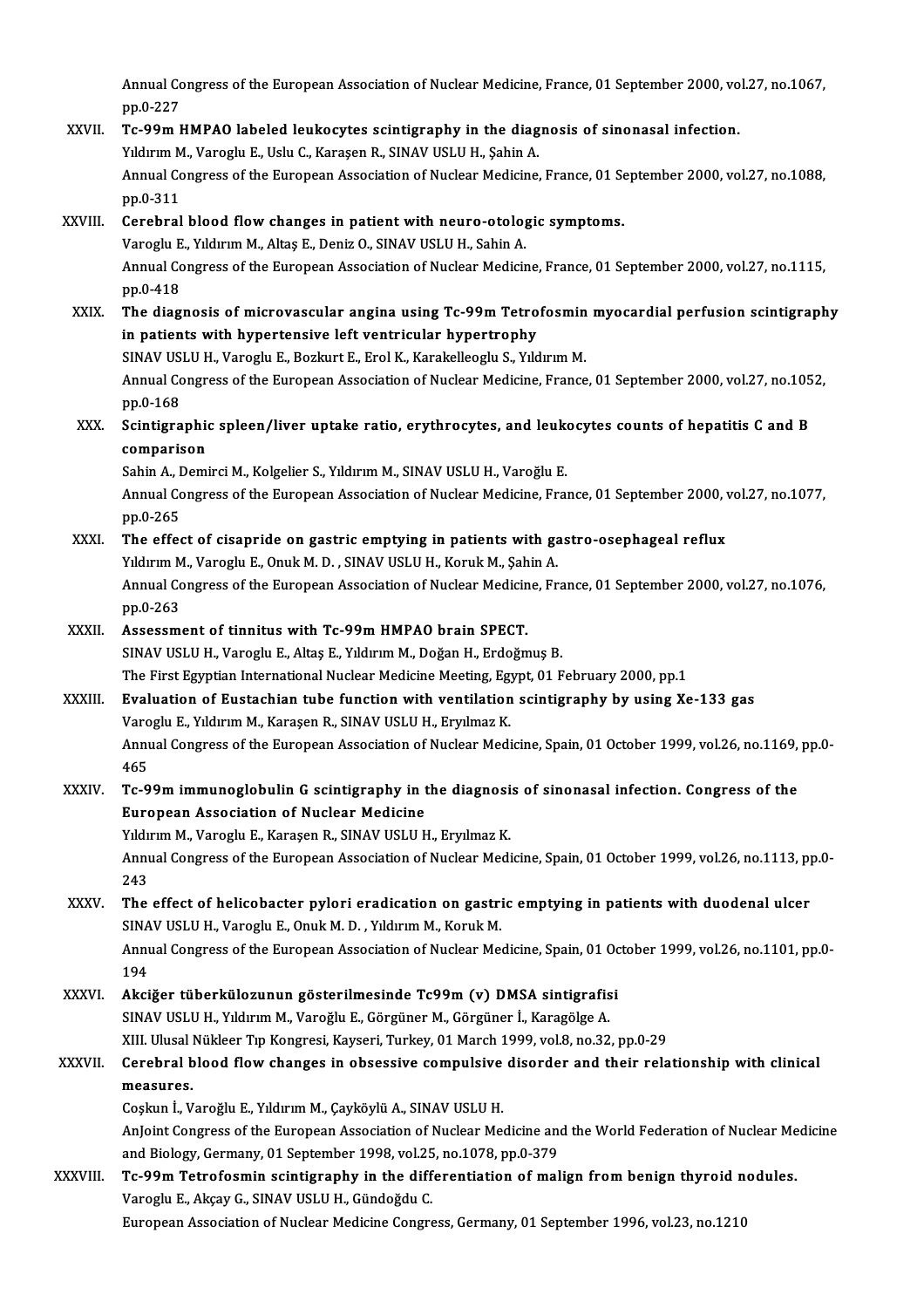- XXXIX. Romatoid Artritli hastalarda eklem tutulumlarının kemik, nanokolloid ve immunoglobulin G<br>sintismefileri ile değerlendirilmesi Romatoid Artritli hastalarda eklen<br>sintigrafileri ile değerlendirilmesi<br>Yılduum M. Veneğlu E. Senel K. Alun V. Romatoid Artritli hastalarda eklem tutulumlarının kemik, nanok<br>sintigrafileri ile değerlendirilmesi<br>Yıldırım M., Varoğlu E., Şenel K., Akın Y., SINAV USLU H., Sahin A., Töre G.<br>U. International Congress of Nusleer Onselegy si**ntigrafileri ile değerlendirilmesi**<br>I . Indigram M., Varoğlu E., Şenel K., Akın Y., SINAV USLU H., Sahin A., Töre G.<br>II. International Congress of Nuclear Oncology and X. Annual Meeting of Turkish Society of Nuclear Med Yıldırım M., Varoğlu E., Şenel K., Akın Y., SIN.<br>II. International Congress of Nuclear Oncolo<br>Mersin, Turkey, 01 May 1996, vol.5, no.104<br>Koronor arter bastalıklarının tanısında XL. Koroner arter hastalıklarının tanısında dobutamin stress radyonüklid ventrikülografinin yeri
	- Mersin, Turkey, 01 May 1996, vol.5, no.104<br><mark>Koroner arter hastalıklarının tanısında dobutamin stress radyo</mark><br>Sahin A., Varoğlu E., Altaş E., Yıldırım M., SINAV USLU H., Akın Y., Töre G.<br>U. International Congress of Nuslaar II. International Congress of Nuclear Oncology and X. Annual Meeting of Turkish Society of Nuclear Medicine,<br>İstanbul, Turkey, 01 May 1996, vol,5, no,123, pp,57 Sahin A., Varoğlu E., Altaş E., Yıldırım M., SINAV USLU<br>II. International Congress of Nuclear Oncology and ?<br>İstanbul, Turkey, 01 May 1996, vol.5, no.123, pp.57<br>Beheet ve Beheet dışı oküler enflamasyonun ? II. International Congress of Nuclear Oncology and X. Annual Meeting of Turkish Society of Nuclear M<br>İstanbul, Turkey, 01 May 1996, vol.5, no.123, pp.57<br>XLI. Behçet ve Behçet dışı oküler enflamasyonun Tc-99m IgG sintigrafi
	- İstanbul, Turkey, 01 May 1996, vol.5, no.123, pp.57<br>Behçet ve Behçet dışı oküler enflamasyonun Tc-99m IgG sintigrafisi ile d<br>SINAV USLU H., Varoğlu E., Çolak A., Baysal O., Şahin A., Yıldırım M., Akın Y., Töre G.<br>U. Intern II. International Congress of Nuclear Oncology and X. Annual Meeting of Turkish Society of Nuclear Medicine, İstanbul, Turkey, 01 May 1996, vol.5, no.2, pp.65 SINAV USLU H., Varoğlu E., Çolak A., Baysal O., Şahin A., Yıldırım M., Akın Y., Töre G. II. International Congress of Nuclear Oncology and X. Annual Meeting of Turkish Society<br>İstanbul, Turkey, 01 May 1996, vol.5, no.2, pp.65<br>XLII. Serebral infarkta bağlı afazi gelişmiş hastalarda Tc-99m HMPAO beyin SPECT<br>Den
	- İstanbul, Turkey, 01 May 1996, vol.5, no.2, pp.65<br>Serebral infarkta bağlı afazi gelişmiş hastalarda Tc-99m HMI<br>Deniz O., Değirmenci S., Varoğlu E., SINAV USLU H., Tanı V., Yılmaz M.<br>Ulusel Nüldeer Tın Kongresi, Ankara Turk Serebral infarkta bağlı afazi gelişmiş hastalarda Tc-99m HMPA(<br>Deniz O., Değirmenci S., Varoğlu E., SINAV USLU H., Tanı V., Yılmaz M.<br>Ulusal Nükleer Tıp Kongresi, Ankara, Turkey, 01 May 1996, no.6, pp.71 Ulusal Nükleer Tıp Kongresi, Ankara, Turkey, 01 May 1996, no.6, pp.71<br>Activities in Scientific Journals

Activities in Scientific Journals<br>Medical Science and Discovery, Evaluation Committee Member, 2013 - Continues<br>Türkiye Klinikleri, Advisery Committee Member, 2012 - Continues TEGEN TEES TH' SCISHEITE JOUT HULS<br>Medical Science and Discovery, Evaluation Committee Member, 20<br>Türkiye Klinikleri, Advisory Committee Member, 2012 - Continues

# Turkiye Kilnikieri, Advisory Committee Member, 2012 - Continual<br>Memberships / Tasks in Scientific Organizations <mark>Memberships / Tasks in Scientific Organizat</mark><br>Türkiye Nükleer Tıp Derneği, Member, 1995 - Continues

# Türkiye Nükleer Tıp Derneği, Member, 1995 - Continues<br>Edit Congress and Symposium Activities

Edit Congress and Symposium Activities<br>Korelatif Görüntüleme Sempozyumu-Toraks ve Akciğer Maliğniteleri, Attendee, Ankara, Turkey, 2012<br>4. PET/PT sempownumu, Attendee, Konya, Turkey, 2011 2012 OSING OSING OJ INPOSIUM TICITYICIO<br>Korelatif Görüntüleme Sempozyumu-Toraks ve Akciğer M<br>4. PET/BT sempozyumu, Attendee, Konya, Turkey, 2011<br>Tirgid Konseri Tenı ve Tedevi Sempozyumu, Attendee, An Korelatif Görüntüleme Sempozyumu-Toraks ve Akciğer Maliğniteleri, Attende<br>4. PET/BT sempozyumu, Attendee, Konya, Turkey, 2011<br>Tiroid Kanseri Tanı ve Tedavi Sempozyumu, Attendee, Ankara, Turkey, 2011<br>23 Ulusal Nükleer Tın K 4. PET/BT sempozyumu, Attendee, Konya, Turkey, 2011<br>Tiroid Kanseri Tanı ve Tedavi Sempozyumu, Attendee, Ankara,<br>23.Ulusal Nükleer Tıp Kongresi, Attendee, İzmir, Turkey, 2011<br>Kanserde Yeni Cörüntüleme ve Tedavi Yöntemleri T Tiroid Kanseri Tanı ve Tedavi Sempozyumu, Attendee, Ankara, Turkey, 2011<br>23.Ulusal Nükleer Tıp Kongresi, Attendee, İzmir, Turkey, 2011<br>Kanserde Yeni Görüntüleme ve Tedavi Yöntemleri Toplantısı, Attendee, Ankara, Turkey, 20 23.Ulusal Nükleer Tıp Kongresi, Attendee, İzmir, Turkey, .<br>Kanserde Yeni Görüntüleme ve Tedavi Yöntemleri Toplaı<br>PET/BT sempozyumu, Attendee, Erzurum, Turkey, 2009<br>Siyami Ersek Hestanesi Bilimsel Günleri III. Invited Speak Kanserde Yeni Görüntüleme ve Tedavi Yöntemleri Toplantısı, Attendee, Ankara, Tur<br>PET/BT sempozyumu, Attendee, Erzurum, Turkey, 2009<br>Siyami Ersek Hastanesi Bilimsel Günleri III, Invited Speaker, İstanbul, Turkey, 2009<br>III S PET/BT sempozyumu, Attendee, Erzurum, Turkey, 2009<br>Siyami Ersek Hastanesi Bilimsel Günleri III, Invited Speaker, İstanbul, Turkey,<br>III Siyami Ersek Hastanesi Bilimsel Günleri, Attendee, İstanbul, Turkey, 2009<br><sup>9th</sup> Interna Siyami Ersek Hastanesi Bilimsel Günleri III, Invited Speaker, İstanbul, Turkey, 2009<br>III Siyami Ersek Hastanesi Bilimsel Günleri, Attendee, İstanbul, Turkey, 2009<br>8th International Nuclear Oncology congres& 20. Ulusal Nükl III Siyami Ersek Hastanesi Bilimsel Günleri, Attendee, İstanbul, Turkey, 2009<br>8th International Nuclear Oncology congres& 20. Ulusal Nükleer Tıp Kongresi, Attend<br>19.Ulusal Nükleer Tıp Kongresi, Attendee, Adana, Turkey, 200 8th International Nuclear Oncology congres& 20. Ulusal Nükleer Tıp Kongresi, Attende<br>19.Ulusal Nükleer Tıp Kongresi, Attendee, Adana, Turkey, 2007<br>European School of Nuclear Medicine-34th Seminar, Attendee, Antalya, Turkey 7th International Nuclear Oncology congres& 18th National Congress of the Turkish Society of Nuclear Medicine, Attendee, Antalya, Turkey, 2006 7th International Nuclear Oncology congres& 18th National Congress of the Turkish Society of Nuclear Medicine,<br>Attendee, Antalya, Turkey, 2006<br>7th International Nuclear Oncology congres& 18th National Congress of the Turki Attendee, Antalya, Turkey, 2006<br>7th International Nuclear Oncology congres& 18th National Congress of the T<br>kan Örneklemesiyle GFR Hesaplaması Kursu, Attendee, Antalya, Turkey, 2006<br>18th Annual Congress of the European ass 7th International Nuclear Oncology congres& 18th National Congress of the Turkish Society of Nuclear Medicine- Çi<br>kan Örneklemesiyle GFR Hesaplaması Kursu, Attendee, Antalya, Turkey, 2006<br>18th Annual Congress of the Europe kan Örneklemesiyle GFR Hesaplaması Kursu, Attendee, Antalya,<br>18th Annual Congress of the European association of Nuclear M<br>Nükleer Tıp PET Sempozyumu, Attendee, Ankara, Turkey, 2005<br>Nükleer Kardieleji: İleri Klinik Uzzulem 18th Annual Congress of the European association of Nuclear Medicine-EANM'05, *k*<br>Nükleer Tıp PET Sempozyumu, Attendee, Ankara, Turkey, 2005<br>Nükleer Kardioloji: İleri Klinik Uygulamalar Kursu, Attendee, Ankara, Turkey, 200 Nükleer Tıp PET Sempozyumu, Attendee, Ankara, Turkey, 2005<br>Nükleer Kardioloji: İleri Klinik Uygulamalar Kursu, Attendee, Ankara, Turkey, 2004<br>Nükleer Kardioloji: İTemel kavramlar ve Klinik Uygulamalar Kursu, Attendee, Anka Nükleer Kardioloji: İleri Klinik Uygulamalar Kursu, Attendee, Anka<br>Nükleer Kardioloji: İTemel kavramlar ve Klinik Uygulamalar Kursı<br>XVI. Ulusal Nükleer Tıp Kongresi, Attendee, Samsun, Turkey, 2003